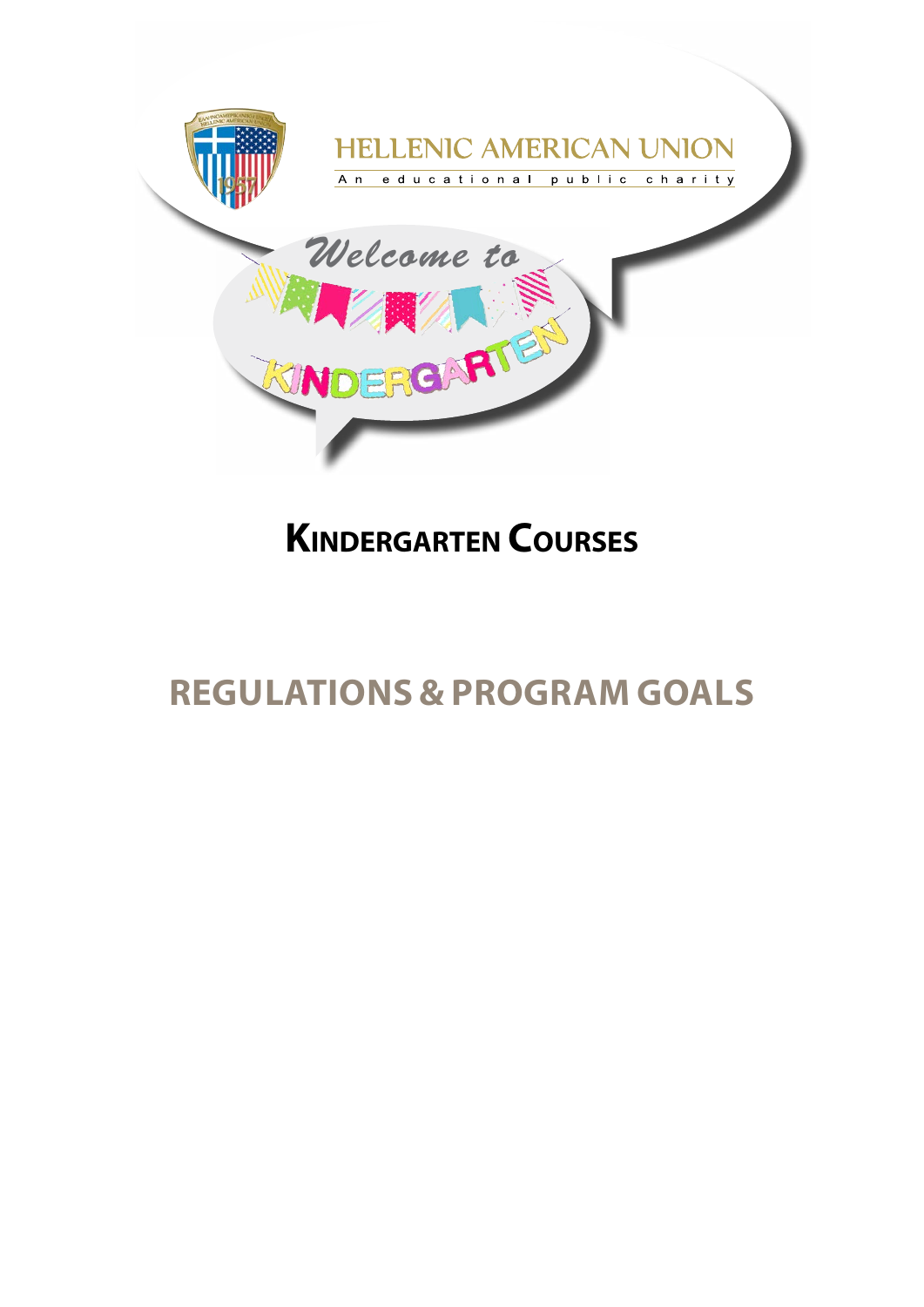### **Kindergarten Course HellenicAmerican Union**



## **Kindergarten Regulations**

- The lesson begins and ends according to schedule, not sooner or later. For this reason, you are kindly requested to adhere closely to the timetable. Children who arrive early are not allowed in class until the time stated. Furthermore, a delay in collecting the child may not only frustrate them, but also interrupt the flow of the whole program, as time is needed for cleaning the classroom between classes.
- 2. Parents/guardians are kindly requested to keep in mind that the space outside the kindergarten class is not a waiting area. Waiting outside the classroom disrupts the flow of the lesson, as children are distracted by their parents' presence. In addition, the space outside the kindergarten class is intended as waiting area for the Registrar's Office.
- 3. Parents/guardians need to advise the Hellenic American Union in the case of someone else picking up the child (e.g. babysitter, grandparent). They must contact the Registrar's Office, informing them of the name of the person picking up the child and asking the person responsible to show their ID upon arrival.
- 4. Chewing gum is not allowed in class for safety and sanitary reasons.
- 5. In case a child feels sick, has a cough, a runny nose or the sniffles, you are kindly requested not to bring them to class.
- 6. When a child is absent, there can be no make-up class or change in schedule. However, the material used in the lesson will be available on Blackboard Ultra.
- 7. Please note that in order to be informed about the material and the program of Kindergarten lessons, you need to check your email and the Blackboard Ultra Learn platform on a weekly basis, using the credentials you were issued at the beginning of the school year.
- 8. A water bottle (not unsealed) with the child's name written on it as well as a change of clothing are requested.
- 9. If parents/guardians need to discuss the progress of their child with the teacher, they can do so by appointment.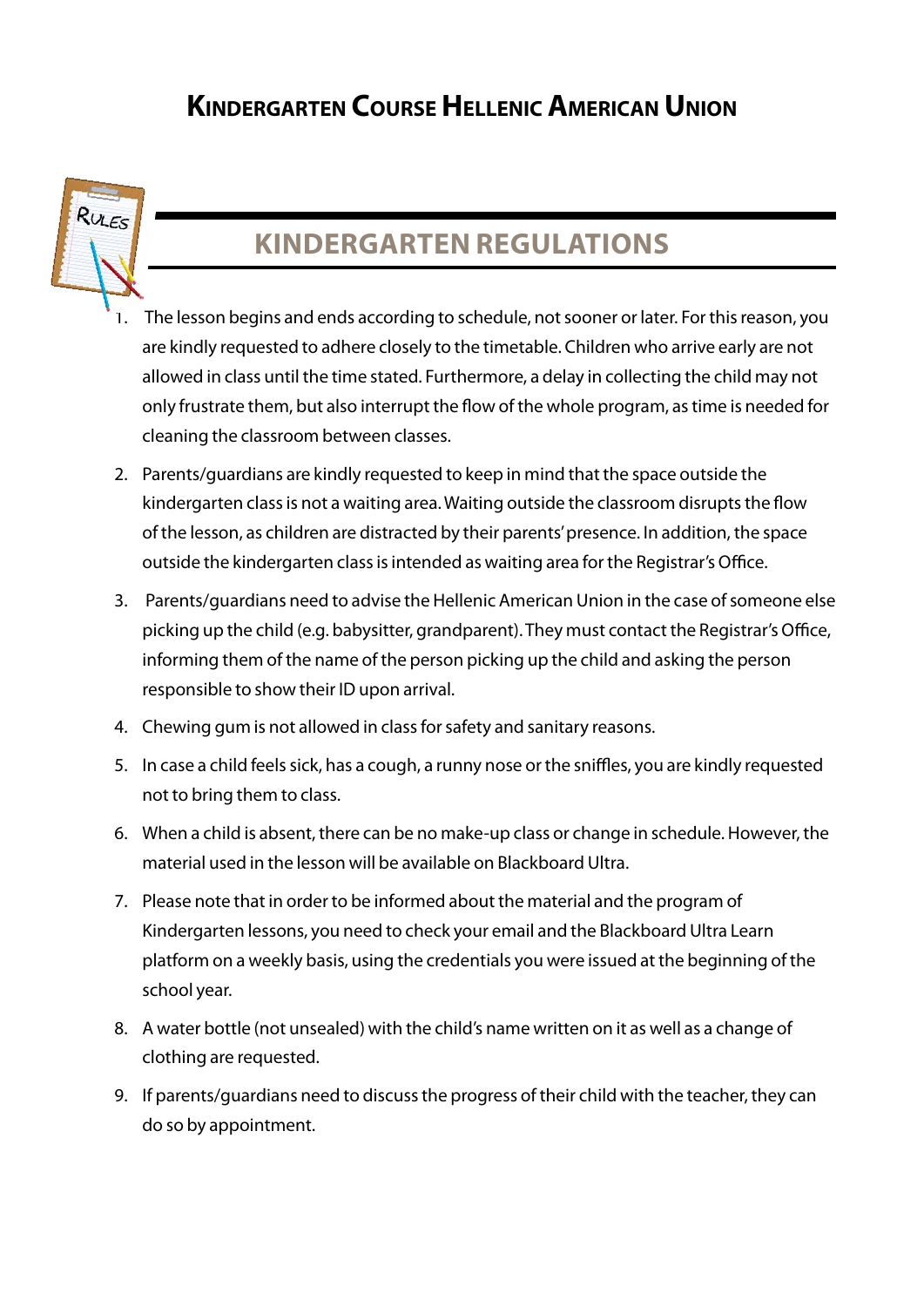

#### **Child development in 5 learning domains:**

#### **1. Social/Emotional Development**

To build a child's self-confidence, to encourage them to socialize (make new friends), collaborate and learn through playing.

#### **2. Physical Development**

To strengthen large and small muscles and coordinate movement.

Gross motor skills

- Walking and bouncing in different activities
- Total Physical Response (T.P.R.)
- Fine motor skills
- Using hands for precise manipulations
- Cutting with scissors
- -Drawing & Coloring
- -Holding crayon/marker with finger control
- Eye-hand coordination

#### **3. Intellectual Development**

- **-**Understanding and using concepts
- -Identifying colors
- -Identifying shapes
- -Continuing patterns
- -Sequencing
- -Problem solving

-Foreign language development (production and comprehension)

#### **4. Creative Development**

- -Expression and aesthetic development
- -Use of imagination, Arts and Crafts

#### **5. Experimental Development**

- -Stimulating the sense of touch
- -Weight
- -Temperatures
- -Size
- -How and why things happen (e.g. How does a plant grow?)